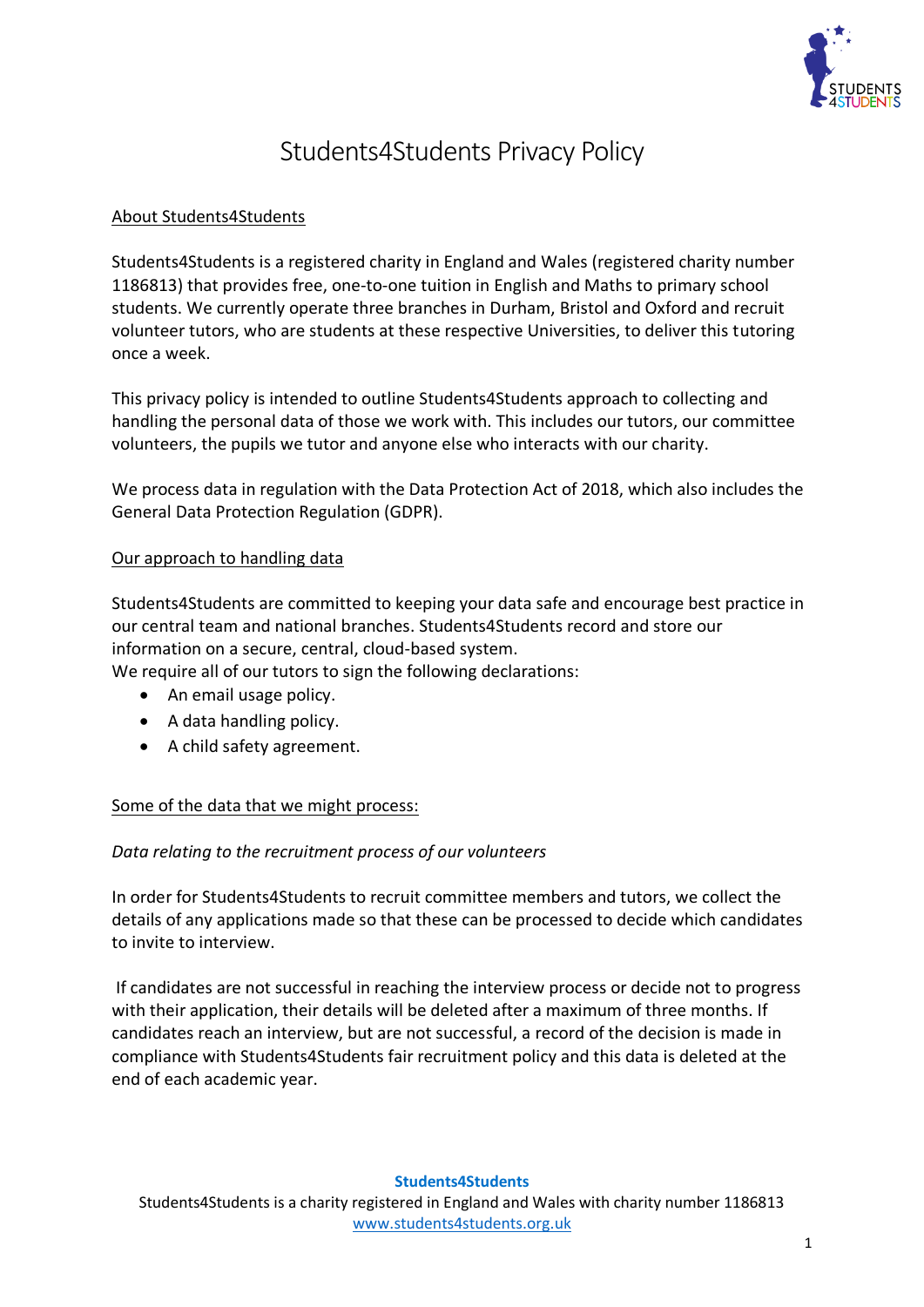

We may collect potentially sensitive data in accordance with our child safety policy for mandatory DBS checks for all committee members and tutors. Please see our section on child safety for more information.

## *Data relating to our members and volunteers*

Students4Students are a *Charity Incorporated Organisation*. CIOs are bound by law to keep certain records, such as:

- A listing of all of our members, trustees and their contact details such as their name and University address.
- A log of decisions made by the trustees.

Members also have a right to access this register, as long as the request relates the duties of their role. Students4Students only give a member access to this register if they believe the request to be appropriate and necessary.

In order to qualify as a member of Students4Students, tutors need to have completed five sessions or more in their school.

# *Data relating to fundraising and our supporters*

We collect data on donations made to Students4Students for our financial accounts and historical records. The data we collect includes:

- The donation amount and how it was paid to us.
- The donation date.
- If known, the name of the donor and any contact information they have given us.

We do not contact supporters for any purposes other than the necessary fulfilment of their donation unless they have given us consent to be contacted otherwise. All subscribers to bulk supporter communications have the option to unsubscribe at any time.

## *Data relating to the pupils we tutor*

The information that we collect relating to the pupils we tutor is anonymised as much as possible in such a way that any pupil could not be personally identifiable (for example, by method of exclusion). Any personally identifiable information relating to pupils is restricted so that only certain branch members (who need this information to perform their role) have access to this.

Where necessary, branches and the central team may collect anonymised data that can help us to review the performance of our branches and report on Students4students impact as a way of fulfilling our charitable aims. For example, we may ask branches to submit data regarding:

- The number of pupils they have supported
- The number of tuition hours that have been provided in a term

#### **Students4Students**

Students4Students is a charity registered in England and Wales with charity number 1186813 [www.students4students.org.uk](http://www.students4students.org.uk/)